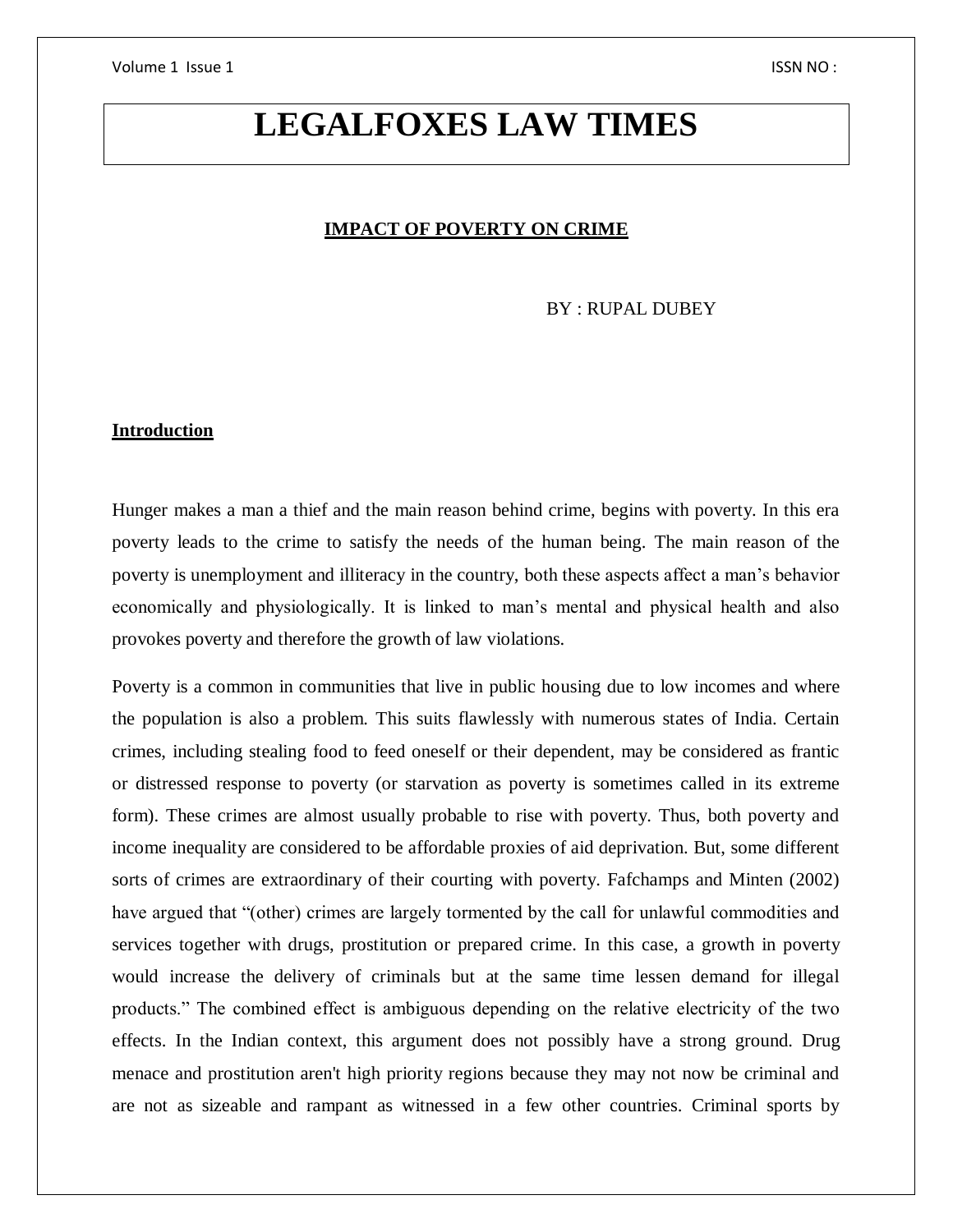organized gangs or mafias are unlikely to be suffering from poverty simply due to the presence of obstacles to access for the very poor, those who lack assets are required to be part of the group. Fafchamps and Minten (2002) on anobservation focusing on Madagascar kingdom saidthat "burglaries and crop theft are anticipated to increase with poverty as human beings turn to crime to mitigate the effect of the shock on their lives".

## **Correlation between poverty and crime**

Aristotle said Poverty is parent of crime;poverty is being without things, having minimal expenditure, relatively few material belongings and needing basic products. To put it plainly, being poor implies that the individuals have nothing, and they need to battle to try and endure ordinary. After genuinely and intellectually being tormented for a significant stretch of time because of neediness, abhorrent contemplations of escaping the endless loop through illicit ways or new thoughts that they imaginewill improve their lives bit by bit begin to shape in the destitute individuals' psyches. These considerations and thoughts cause them to neglect their qualities and they may inevitably change their demeanor and conduct towards issues that are occurring around them as long as they can stop being poor. Poverty's consequences for wrongdoing can be clarified through an assortment of reasons. There is a higher pace of psychological sickness in the poor than in the rich. Poverty can prompt elevated levels of pressure that thereby may lead people to submit to burglary, theft, or other violent acts. Also, destitution may prompt a genuine or perceived inferior education, which would make youth rely on less access to quality schools, occupations, and good examples, diminishing the open-door expenses of wrongdoing and expanding the likelihood of youth investing energy on the road, partnered with groups.

Crime offers a way in which impoverished people can obtain material goods that they cannot attain through legitimate means. Often threat or force can help them acquire even more goods, this induces them to commit violent acts such as robbery, which is the second most common violent crime. For many impoverished people, the prize that crime yields may outweigh the risk of being caught, especially given that their opportunity cost is lower than that of a wealthier person. Thus, poverty increase crime rates.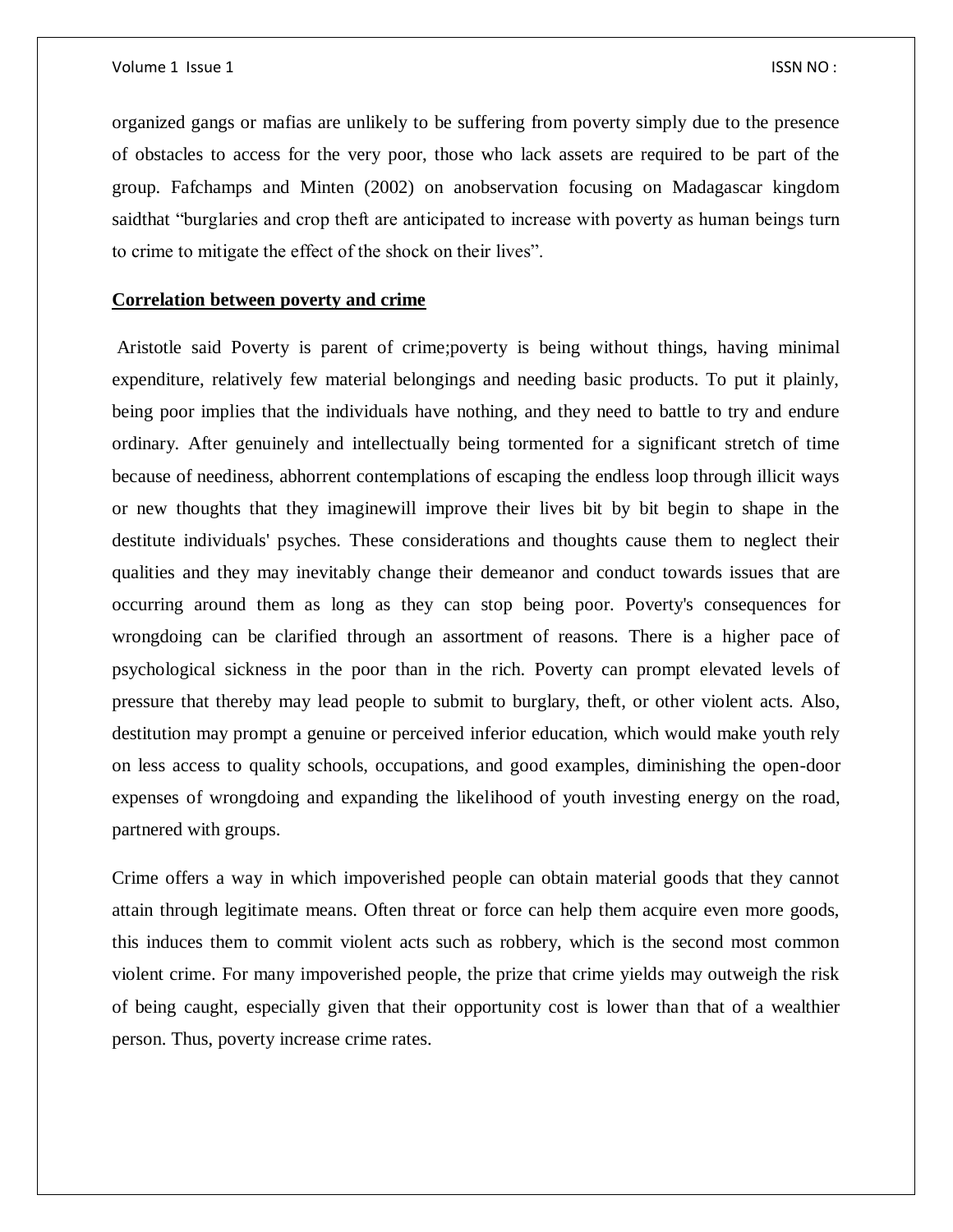However, many other factors influence crime and are correlated with poverty as well. Higher unemployment would certainly increase poverty and at the same time lead to more crime due to depression associated with being unemployed. Personal income per capita, which is inversely correlated with the poverty level, still may increase crime since greater wealth means greater benefits to thieves and robbers. Furthermore, because of social class gaps, personal income per capita rates may not affect poverty to a great extent (the income may be concentrated in a small percentage of the population). It might even accentuate the difference between the upper and lower classes, thereby inducing more crime.

Variations in the composition of population can affect crime in different ways. First, adolescents are often responsible for crimes committed. "The poor delinquent child... is more apt to be expelled from school or have a police record than a well-to-do delinquent...". A higher percentage of inhabitants under the age of twenty-five may lead to higher crime rates. On the other hand, the elderly, because of their possessions and vulnerability, are believed to be the most frequent victims of crime.

Most destitution-stricken individuals submit to the law andrespect human pride and the estimation of different lives. Some well-off individuals don't. We as whole have values. They are not identified with our monetary or economic wellbeing. Some are instructed, most are received. As people we have through and through freedom and can dismiss what we cannot help contradicting or grasp new thoughts or thoughts in opposition to what we were raised with. We can develop.

Having said this, obviously those in destitution are regularly determined by critical essential needs and may at times settle on choices that those in comfort don't comprehend. In any case, to accept a needy individual would murder or assault since they are poor is to expect that our spirits are reliant on our money related status which it is obviously not.

# **Born of crime**

Poverty also affects education, moral values and mentality.The very recent controversy in India is one of the famous rape case the name called NIRBHAYA RAPE CASE, where the girl was brutally raped and killed by five people in a bus at Delhi, the reason was mental disturbance and their mentality because they were poor. Another controversial case was in Hyderabad,the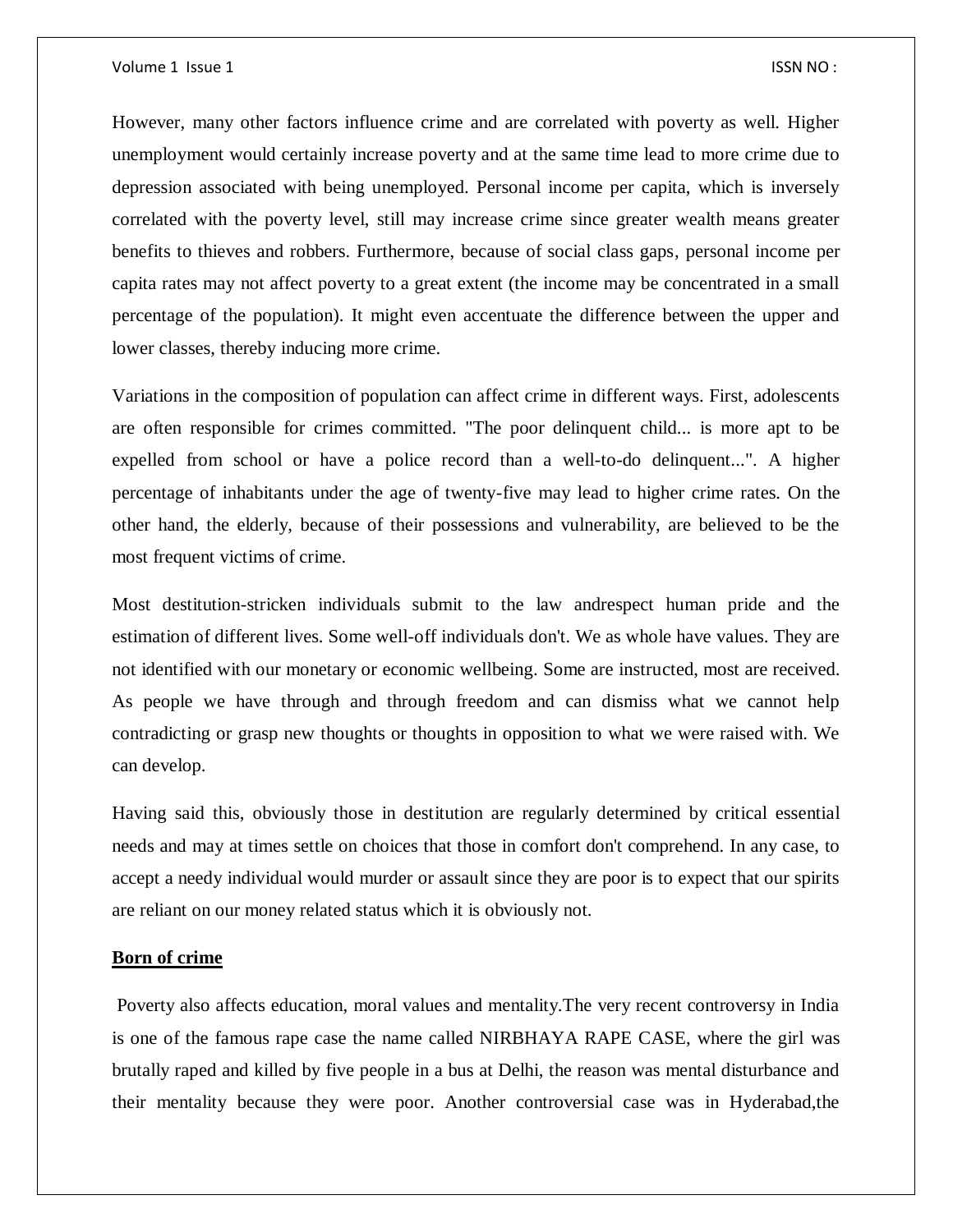PRIYANKA REDDY RAPE CASE, here also she had been raped and killed by the rapist, this kind of mentality coming from the people who are poor, uneducated, and the mentally ill.

Criminally misshaped mentality of society values character as an immediate reason for wrongdoing that are communicated by something other than avarice, hostility, flightiness and disregard of criminal law preclusions. It has few structures: ravenousness, insatiability, the reason segment of the organized crime and entrepreneurship, eagerness, parasitism, producing proficient and recidivism, covetousness, flightiness, have a "tipsy" wrongdoing, situational burglary and plundering teenagers. When violations are carried out to meet the quick material needs, voracity, destitution, which depends on physical endurance. At an increase,it is 80% of the totality of the reasons for such wrongdoings now. The principle wellspring of wrongdoing in any general public is the exacerbation of his social inconsistencies. It is likewise characterized as important and quantifiable highlight of the arrangement inside a particular time parameter. It is realized that the instinctivelydriven entrepreneur nations don't have similar violations.

As a reality, violations start from the adolescence. Generally speaking, if a kid was conceived in a poor family, there are more possibilities that he will begin carrying out wrongdoings. Everywhere throughout the world there is purposeful publicity of a lavish lifestyle, of effective individuals, of costly chateaus, vehicles, of wonderful excursions, and so forth. At the point when kids and youths see that and comprehend that guardians won't furnish them with any one of these things, they begin searching for the chance to get cash quick to purchase something at any rate. What's more is that they choose to carry out a wrongdoing. The wrongdoings committed by young people are considered the cruelest. Most of instances of all violations show that a main impetus of the wrongdoings is the cash. The estimations of the general public have manufactured the manner in which those individuals with the issues in their psyches choose to bring nearer all these extravagant things. One of the principle perspectives that can forestall poverty is education. On the off chance that kids are taught appropriately, at that point they will see the truth all things considered and they will attempt to prevail in legitimate manners to contemplate, to find a new line of work. At times, violations are the indication of the way of life, and instruction can fix the social neediness and budgetary destitution will be restored itself, as a result.